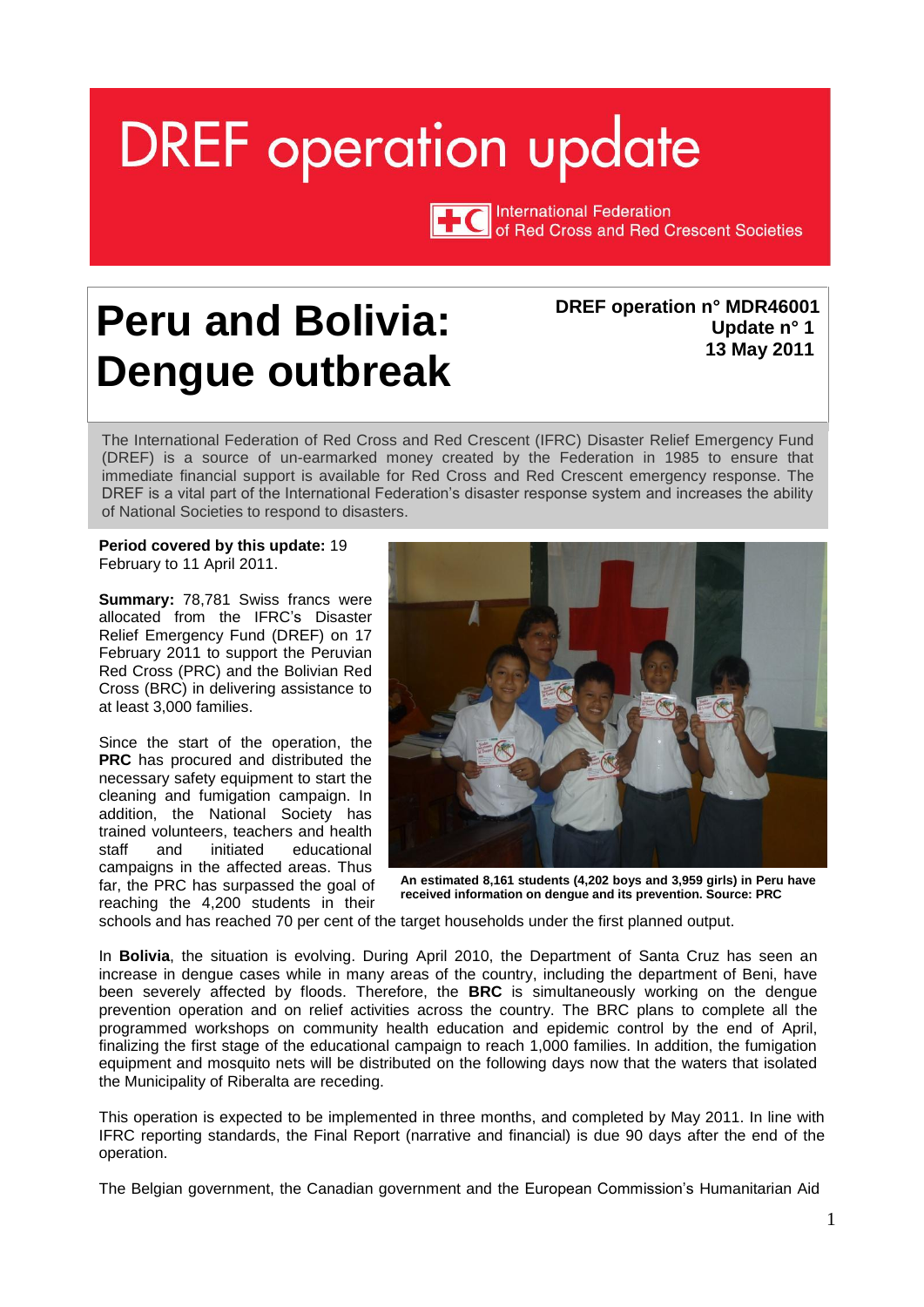Department (ECHO), contributed to the DREF in replenishment of the allocation made for this operation. The major donors to the DREF are the Irish, Italian, Netherlands and Norwegian governments and<br>ECHO. Details of all donors can be found on ECHO. Details of all donors can be found on <http://www.ifrc.org/what/disasters/responding/drs/tools/dref/donors.asp>

#### *[<click here to view contact details>](#page-5-0)*



# **The situation**

Although in **Peru** the epidemiological curve is descending, there is evidence of emergence of dengue cases in new zones. As of the eighth epidemiological week, there were 2,240 confirmed cases of dengue, 18,148 suspected cases, and 13 deaths due to the disease. Currently, the most affected area is the department of Loreto, where there were already 1,379 confirmed and 16,935 suspected cases by the ninth epidemiological week. Within Loreto, the areas with the highest rate of transmission are the districts of Belén, Iquitos, Punchana and San Juan, all within the Maynas province. Serotype VD2 has displaced the serotype VD1 identified in December 2010, as well as the serotype VD4, the predominant one in previous years.

In **Bolivia**, as shown in the table below, by the fourteenth epidemiological week there were cases reported in several departments, however, the most affected ones are Santa Cruz with 6,225 suspected cases, Beni with 3,269 suspected cases and La Paz, with 993 suspected cases.

Although the area affected in the department of Beni is mostly rural, the majority of cases in the department of

Santa Cruz are from urban population. Moreover, more recent information provided by the Departmental Health Service (Servicio Departamental de Salud—SEDES) of Santa Cruz indicated a worsening of the situation, and increased number of deaths caused by dengue. It is also important to mention that a new Head of the Epidemiological Unit of Beni has not yet been appointed, which could create difficulties to coordinate meetings and exchange information.

| <b>Department</b> | <b>Suspected</b> | <b>Confirmed</b> | <b>Deaths</b> |
|-------------------|------------------|------------------|---------------|
|                   | cases            | <b>cases</b>     |               |
| Beni              | 3,269            | 314              | 14            |
| Chuquisaca        | 87               | 13               | O             |
| Cochabamba        | 703              | 207              |               |
| La Paz            | 993              | 318              |               |
| Oruro             | 5                |                  | O             |
| Pando             | 181              | 13               | O             |
| Potosí            | 0                |                  | O             |
| Santa Cruz        | 6,225            | 2,051            | 13            |
| Tarija            | 409              | 41               | O             |
| <b>TOTAL</b>      | 11,872           | 2,957            | 29            |

**Source: Ministry of Health and Sports, 12 April 2011**

### **Coordination and partnerships**

In order to support the coordination of actions carried out by the government of **Peru**, since the beginning of the outbreak the PRC has been participating in coordinating meetings at the national level through the Health Emergency Operation Centre (EOC). The EOC is also integrated by the General Office of National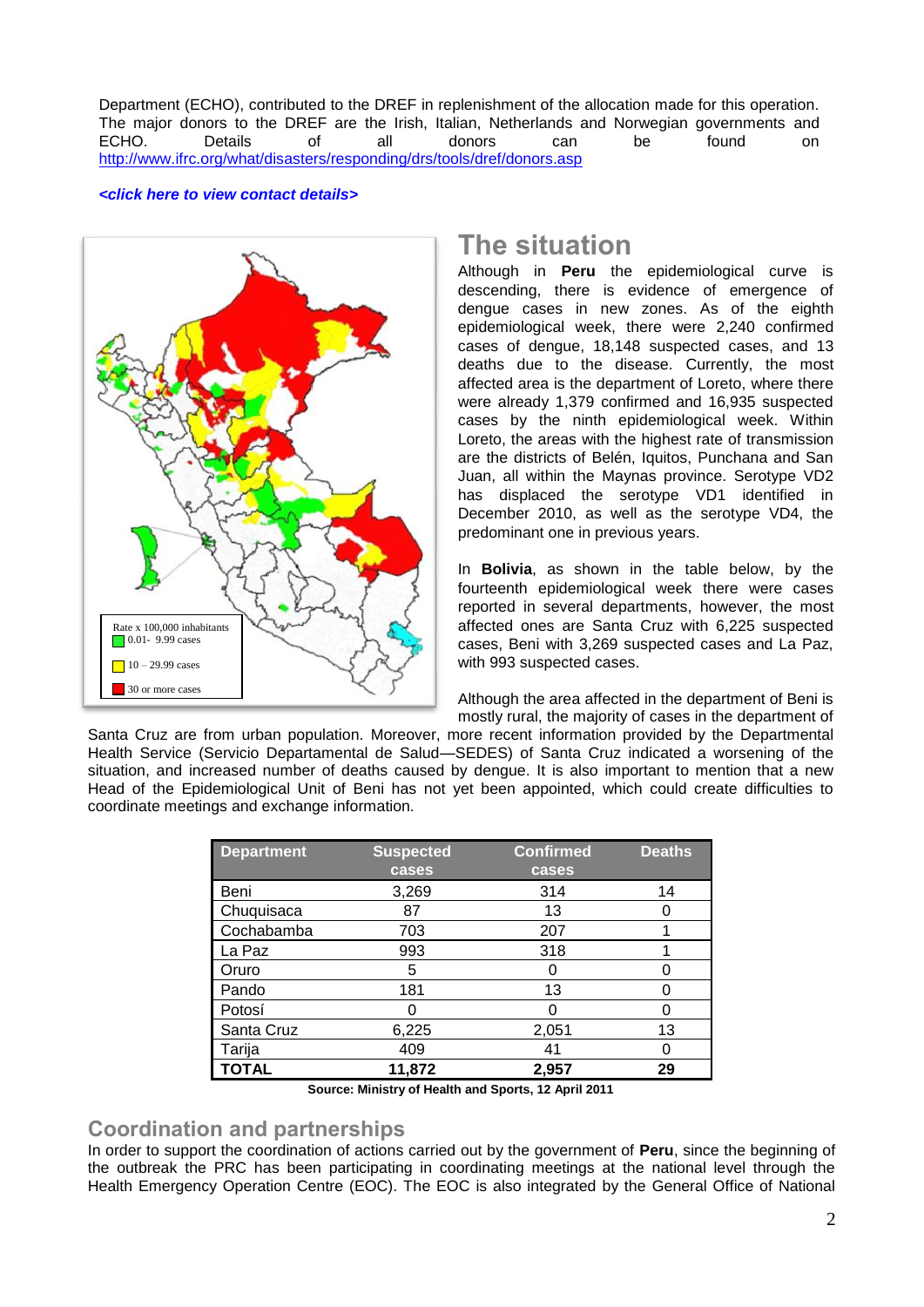Defence of the Ministry of Health (Oficina General de Defensa Nacional del Ministerio de Salud), the national humanitarian network and the Pan American Health Organization (PAHO).

At the regional level, the PRC branch of Maynas participates on the Loreto Health EOC that was established



**The BRC is working in the municipality of Riberalta in Beni that has also been affected by severe rains and floods. Source: BRC**

on 9 February 2011 by the Regional Health Directorate (Dirección Regional de Salud— DIRESA). This EOC monitors the outbreak and takes decisions on prevention and health promotion, environmental sanitation, communication and trainings. Therefore, the National Society presented its plan of action in this forum.

The PRC and DIRESA of Loreto agreed on the use of the same educational and visual materials to reinforce the health messages and avoid any possible confusion on the population at risk. The materials include posters, banners, informative flip charts and brochures. In addition, the PRC and DIRESA are issuing press releases together and homogenizing the information to be presented to the media.

Since the start of the outbreak in **Bolivia**, the National Society has been coordinating with the Health Network No.7 of the Riberalta municipality. The BRC and the Health Network established a partnership to carry out an ongoing fumigation and cleaning campaign that will enter into its fourth round on the last week of April. The Health Network No. 7 and the BRC are also working alongside the Laboratory of the Programme for the Control of Vector-transmitted Diseases (Laboratorio del Programa de Control de Enfermedades Transmitidas por Vectores) and a biologist of the Cuban Brigade to complete preventive health training sessions for volunteers and the health staff in the municipality.

To better address the needs of the population and increase the reach of the ongoing activities, the IFRC in coordination with PAHO also worked on a proposal that was presented to ECHO.

# **Red Cross and Red Crescent action**

# **Progress towards outcomes**

#### **Emergency health**

|                                                                                                                                    | Outcome: Dengue-related morbidity and mortality is reduced through a comprehensive approach to                                                                                                                                                                                                                                                                                                                                                                                                               |  |  |
|------------------------------------------------------------------------------------------------------------------------------------|--------------------------------------------------------------------------------------------------------------------------------------------------------------------------------------------------------------------------------------------------------------------------------------------------------------------------------------------------------------------------------------------------------------------------------------------------------------------------------------------------------------|--|--|
| preventive health and increased awareness through community mobilization                                                           |                                                                                                                                                                                                                                                                                                                                                                                                                                                                                                              |  |  |
| <b>Outputs</b>                                                                                                                     | <b>Activities planned</b>                                                                                                                                                                                                                                                                                                                                                                                                                                                                                    |  |  |
| In Peru, at least 2,000 families<br>and 4,200 students are reached<br>with<br>information<br>and<br>educational campaigns.         | Train volunteers and health staff in epidemic control.<br>$\bullet$<br>Conduct house-to-house educational campaigns for 2,000 families<br>$\bullet$<br>Conduct 20 talks in schools targeting 4,200 students.<br>$\bullet$<br>Conduct a communication campaign (distribution of informative<br>$\bullet$<br>materials).                                                                                                                                                                                       |  |  |
| 1.000<br>In Bolivia,<br>at<br>least<br>with<br><b>families</b><br>reached<br>are<br>educational<br>information<br>and<br>campaigns | Train volunteers and health staff on epidemic control and<br>$\bullet$<br>community health education.<br>Train high school students and teachers on epidemic control and<br>$\bullet$<br>community health education.<br>Conduct five dengue awareness-raising fairs at educational<br>centres.<br>Assess the population's knowledge of the disease and the<br>sanitation practices at the household level.<br>Conduct a communications campaign using recreational materials<br>٠<br>such as "Denguelandia". |  |  |

**Progress in Peru:** The PRC is working in the district of Punchana in the Loreto Region. With the approval of the DREF, the PRC presented its plan of action to local coordinators and volunteers as well as to members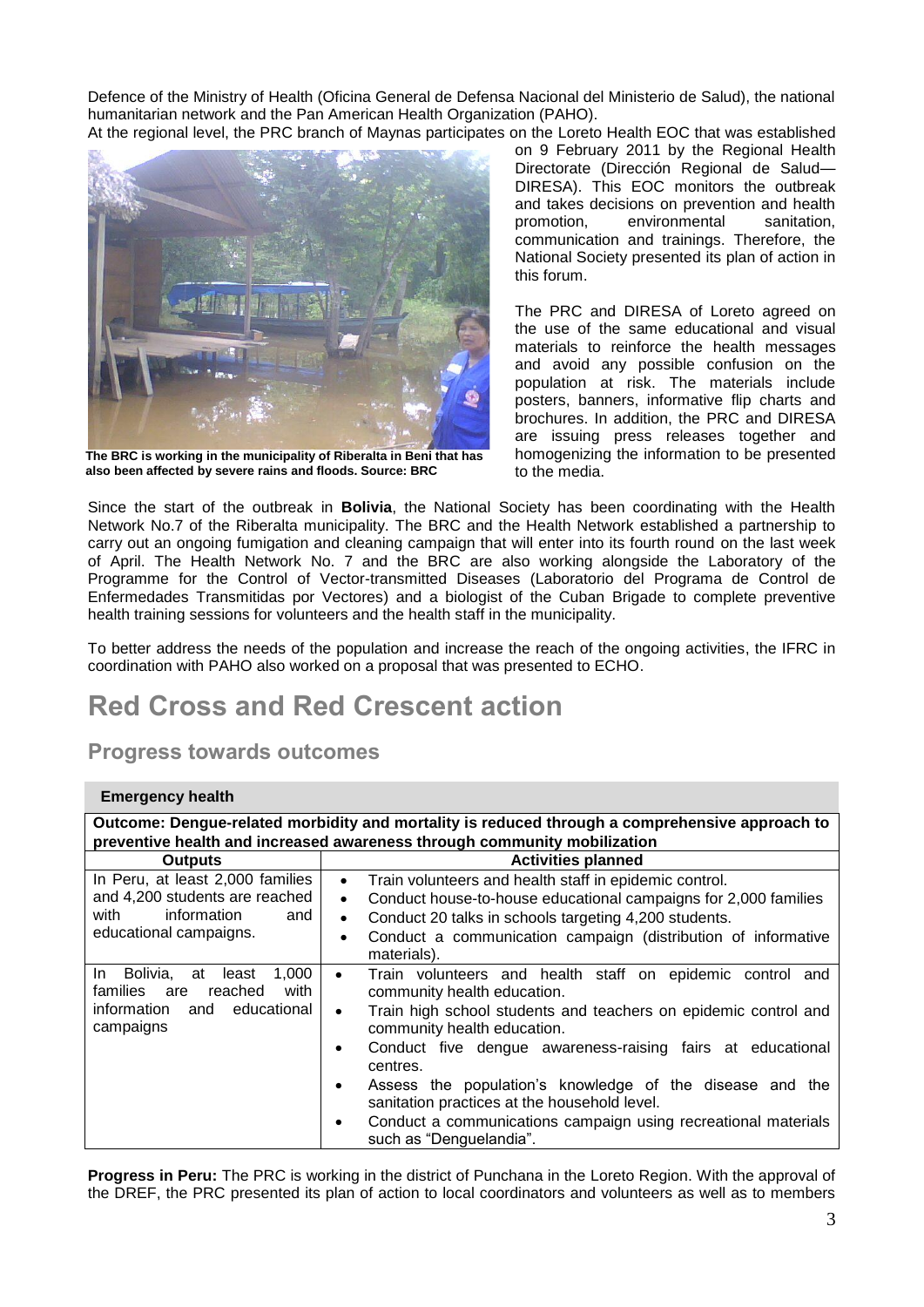of DIRESA in Loreto to gain support and commitment for a coordinated effort. Since the introduction of the plan of action, the National Society has completed the following:

- A two-day training workshop was carried out for volunteers on the IFRC's strategies for epidemic control, with an emphasis on dengue. This workshop had 32 participants: 28 volunteers (22 women, 6 men) of from Maynas and Nauto branches in Loreto, and 4 members of the National Defence brigade of DIRESA. Three health staff of DIRESA supported the training by facilitating some sessions.
- Twenty volunteers have been trained to complete house-to-house visits to provide residents with information and to recognize and eliminate mosquito breeding grounds. The house-to-house visits are being coordinated with the fumigation campaigns carried out by DIRESA. Thus far, these volunteers have already visited 1,400 households in Sector 2 (Punchana district), completing 70 per cent of the output, and plan to reach 1,092 homes more. During each visit, volunteers delivered a cleaning brush to promote the cleaning of containers.
- In coordination with DIRESA, the Regional Education Directorate (Dirección Regional de Educación) and local authorities, 257 teachers from 124 schools were trained by the PRC. The training reached four districts: Belén, 106 teaches from 30 schools; Punchana, 50 teachers from 30 schools; Iquitos, 54 teachers from 34 schools; and San Juan, 47 teachers from 30 schools. These teachers are now committed to teach their students about the subject, and are receiving support from 10 PRC volunteers (two for each session of 30 students). Thus far, 76 schools have been reached and 8,161 students (4,202 boys and 3,959 girls) have received information on dengue and its prevention, already surpassing the original planned output for students.
- One hundred schools will receive an educational flip chart to facilitate the continuation of activities.

#### **Challenges in Peru:**

Although not due to a specific challenge, there was a slight modification of the original plan. After organizing meetings with DIRESA, the National Society was made aware of an increasing gap in their coordinated response. As there was a higher need to support the work of the *Bella Vista Nanay* health centre in sector 2, the National Society decided to conduct the house-to-house educational campaign in this area instead of with Sector 4. Sector 2, also located in the Punchana district, is a flood prone area that has 12,612 inhabitants (2,492 homes) and the National Society plans to work with its whole population.

#### **Progress in Bolivia:**

The BRC is working in the Riberalta municipality in the department of Beni. The National Society is coordinating to complete three different types of workshops by the end of April:

- 1. From 11 to 15 April 2011, the National Society will train volunteers, teachers and health staff to become facilitators on community health education. This activity will be coordinated alongside the Health Network No. 7 of Riberalta.
- 2. On 25 April 2011, volunteers, teachers and health staff from the municipality of Riberalta will participate on a workshop to train facilitators on the Epidemic Control methodology.
- 3. Simultaneously with the Epidemic Control training, on 25 April the BRC will train 25 people, volunteers and health staff, on disease outbreaks.

#### **Challenges in Bolivia:**

It has been sometimes difficult to gather updated epidemiological information as all reports are centralized in the Health Departmental Services with little feedback to other actors. In order to overcome the challenge, the BRC maintains fluid direct communication with the Head of Epidemiology of SEDES in the department of Beni.

| The risk of dengue fever is reduced through vector control activities including<br>Outcome:<br>identification and cleaning of breeding grounds through cleaning campaigns and fumigation |                                                                                                                                                                                                                                                                                                                                                                                                                                                                                        |  |  |  |
|------------------------------------------------------------------------------------------------------------------------------------------------------------------------------------------|----------------------------------------------------------------------------------------------------------------------------------------------------------------------------------------------------------------------------------------------------------------------------------------------------------------------------------------------------------------------------------------------------------------------------------------------------------------------------------------|--|--|--|
| <b>Outputs</b>                                                                                                                                                                           | <b>Activities planned</b>                                                                                                                                                                                                                                                                                                                                                                                                                                                              |  |  |  |
| At least 1,000 families (500 in<br>Peru and 500 in Bolivia) are<br>assisted<br>with<br>community<br>cleaning<br>campaigns<br>and<br>mosquito nets.                                       | Coordinate with local authorities the design and implementation<br>$\bullet$<br>of activities.<br>Distribute two mosquito nets per family to 500 families.<br>$\bullet$<br>Complete cleaning campaign targeting mosquito-breeding<br>٠<br>grounds with the participation of the community.<br>Assist the local government authorities in community and<br>$\bullet$<br>household fumigation activities as needed.<br>Procure cleaning equipment and personal protective equipment<br>٠ |  |  |  |

#### **Water, sanitation, and hygiene promotion**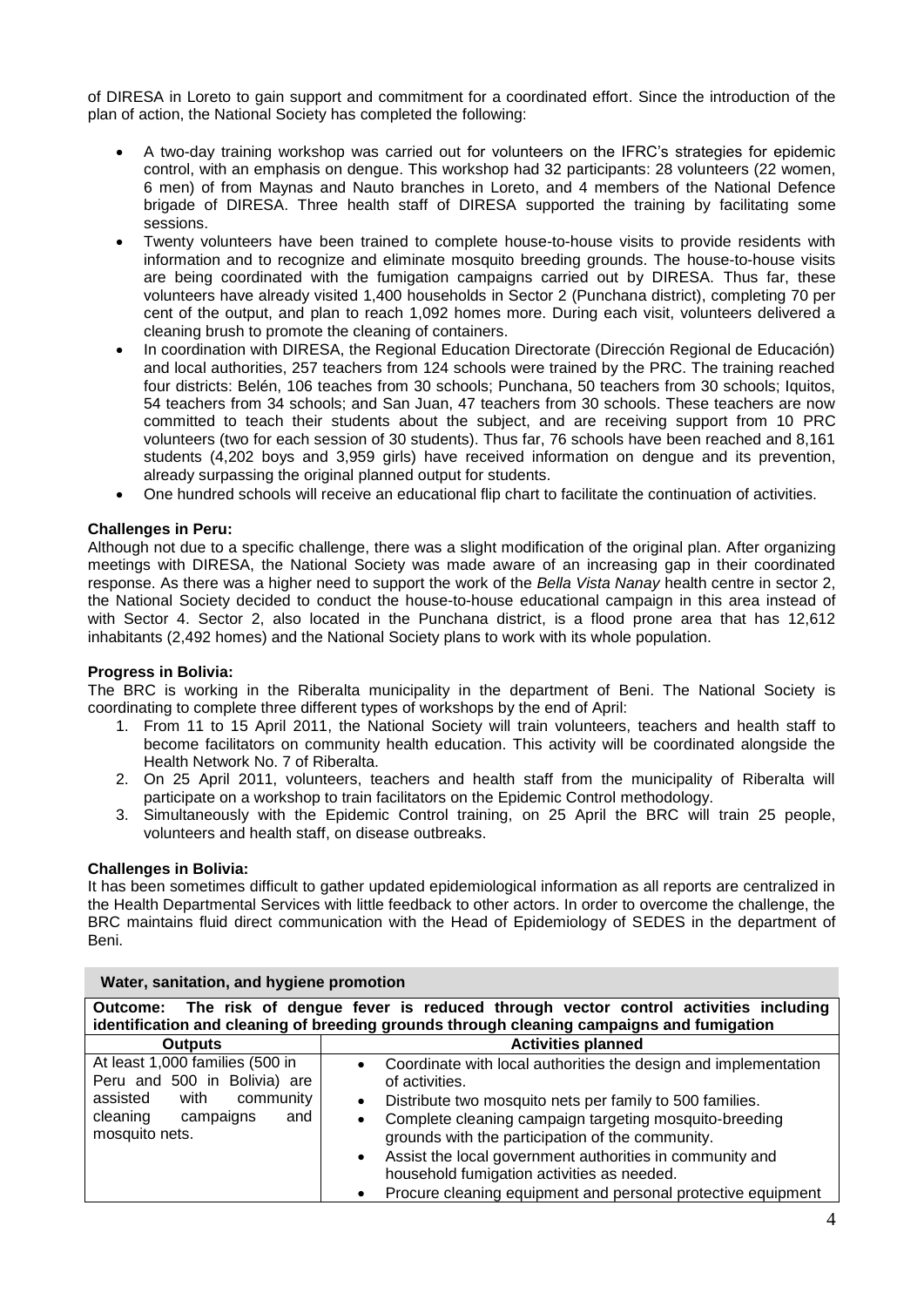#### **Progress in Peru:**

The National Society, in coordination with local health authorities (the San Pablo Health Centre), has identified the first 214 families that will receive mosquito nets. The distribution will take place in the San Andrés community, Río Itaya (district of Punchana), in the coming days.

As mentioned in the previous section, PRC volunteers have already visited 1,400 homes, completing among other things, inspections and cleaning of mosquito breeding grounds.

Furthermore, to assist the local government in community and household fumigation activities as needed, the National Society donated 50 fumigation masks to DIRESA in Loreto.

In addition, the PRC procured safety equipment for the personnel participating in fumigation and cleaning activities. The provincial PRC branch of Maynas received 20 sets of protective equipment (goggles, boots, raincoats and gloves), 10 fumigation masks, wheelbarrows and rakes. In addition, the teams that are visiting houses now have office equipment to support their work.

#### **Progress in Bolivia:**

In order to support the fumigation campaign carried out by the government of Bolivia, the BRC procured some equipment, insecticide and larvicide, which have not yet been delivered as the road to Riberalta was blocked due to floods. However, since 21 March, 25 BRC volunteers from the municipal branch of Riberalta are supporting the cleaning and fumigation campaigns carried out by the Health Network No. 7 of Riberalta, who are working on District 3, the one with the highest rate of infection. These volunteers are also engaged in health promotion campaigns, delivering brochures with information on dengue and its prevention.

#### **Challenges in Bolivia:**

The National Society locally procured 500 mosquito nets that were going to be distributed in March in Riberalta municipality. However, the road to Riberalta has been blocked for over a month due to the severe rainfall and floods occurring in Bolivia (for more information, please see the Emergency Appeal available at [http://www.ifrc.org/docs/appeals/11/MDRBO006ea.pdf\)](http://www.ifrc.org/docs/appeals/11/MDRBO006ea.pdf). A report from the Bolivian Road Administration (Administradora Boliviana de Caminos) states that normal traffic will be restored by the second or third week of April as the intensity of the rains has decreased in the northern region of the country. The BRC will organize this distribution as soon as the accessibility to the Riberalta municipality has improved.

#### **How we work**

**All IFRC assistance seeks to adhere to the [Code of Conduct for the International](http://www.ifrc.org/publicat/code.asp) Red Cross and Red [Crescent Movement and Non-Governmental Organizations \(NGO's\) in Disaster Relief](http://www.ifrc.org/publicat/code.asp) and the [Humanitarian Charter and Minimum Standards in Disaster Response](http://www.sphereproject.org/) (Sphere) in delivering assistance to the most vulnerable.**

The IFRC's vision is to inspire, encourage, facilitate and promote at all times all forms of humanitarian activities by National Societies, with a view to preventing and alleviating human suffering, and thereby contributing to the maintenance and promotion of human dignity and peace in the world.

The IFRC's work is guided by Strategy 2020 which puts forward three strategic aims:

- 1. Save lives, protect livelihoods, and strengthen recovery from disaster and crises.
- 2. Enable healthy and safe living.
- 3. Promote social inclusion and a culture of nonviolence and peace.